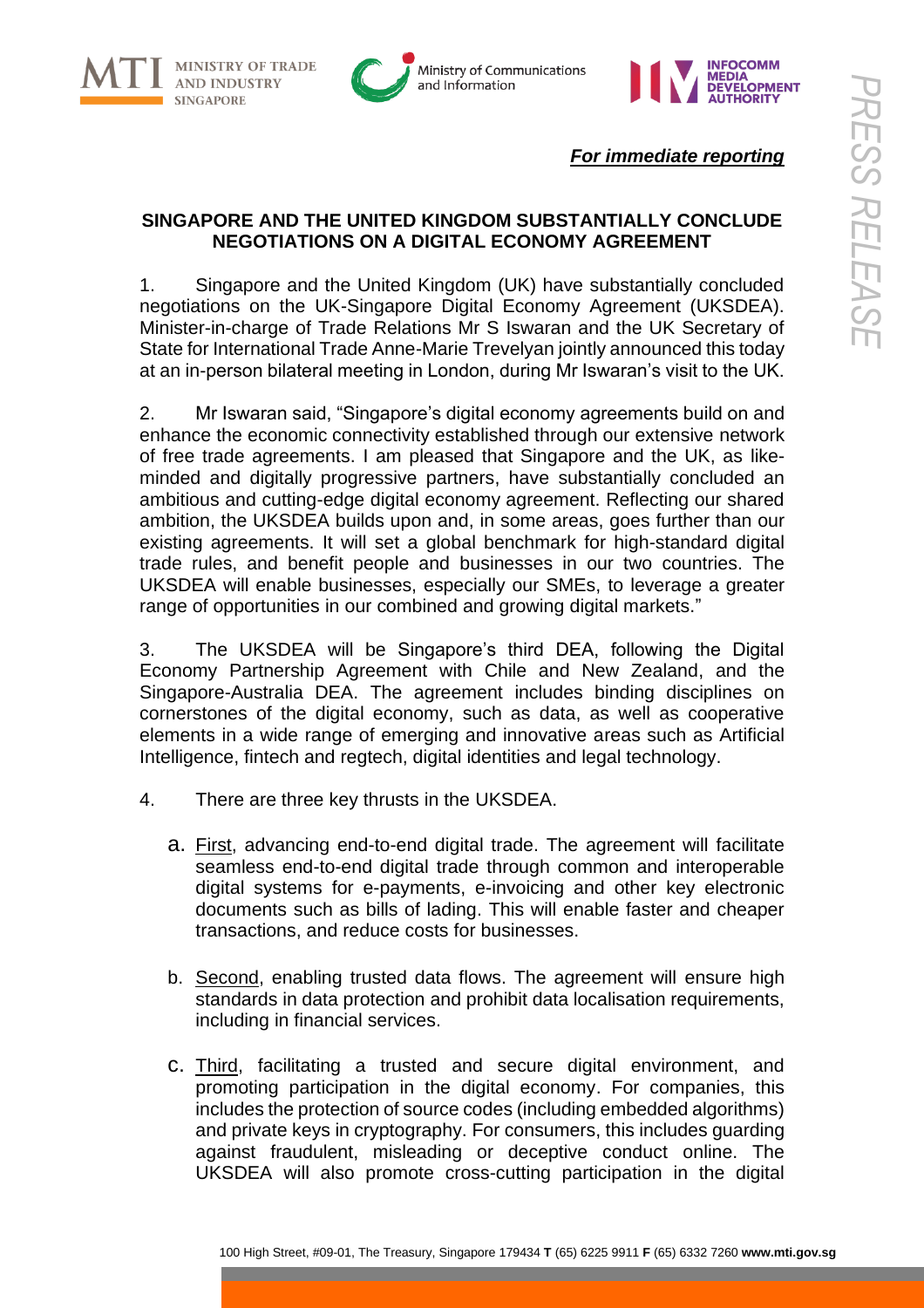





economy by people and businesses, especially Small & Medium Enterprises (SMEs).

5. Under the UKSDEA, Singapore and the UK are also pursuing cooperative projects that provide a dynamic framework for bilateral cooperation on forward-looking and emerging issues. To date, both countries have signed three Memoranda of Understanding (MOUs) in Digital Trade Facilitation, Digital Identities, and Cyber Security. Such partnerships make digital transactions easier, safer and cheaper, enabling businesses in both countries to seize opportunities in the growing digital economy. Please see Annex B for more information.

6. Singapore and the UK enjoy strong economic ties, with the UK being Singapore's largest services trading partner in Europe. In 2019, bilateral services trade exceeded S\$22 billion, of which around 70% could have been digitally delivered. The UK is also our second largest European investor and European investment destination, with over S\$100 billion worth of UK investment stock in Singapore, and close to S\$60 billion worth of Singapore investment stock in the UK.

7. The UKSDEA is part of a series of DEAs<sup>1</sup> that Singapore has embarked upon. These agreements are an inter-agency effort led by the Ministry of Trade and Industry, Ministry of Communications and Information, and the Infocomm Media Development Authority, to advance collaboration in the digital economy and enhance digital connectivity.

**Annex A: Key Features of the United Kingdom-Singapore Digital Economy Agreement**

**Annex B: United Kingdom-Singapore Digital Economy Agreement Infographic**

**Annex C: Quotes from companies on United Kingdom-Singapore Digital Economy Agreement**

**Jointly issued by the Ministry of Trade and Industry, Ministry of Communications and Information, and Infocomm Media Development Authority** 

**9 December 2021**

**For media queries, please contact:**

<sup>1</sup> The three MOUs signed on 29 November 2021 support the shared goals and key tenets of the UKSDEA. The press release on the MOUs can be found here: https://www.mci.gov.sq/pressroom/news-and[stories/pressroom/2021/11/singapore-and-the-uk-announce-signing-of-three-mous-in-the-areas-of](https://www.mci.gov.sg/pressroom/news-and-stories/pressroom/2021/11/singapore-and-the-uk-announce-signing-of-three-mous-in-the-areas-of-digital-trade-facilitation-digital-identities-and-cyber-security)[digital-trade-facilitation-digital-identities-and-cyber-security](https://www.mci.gov.sg/pressroom/news-and-stories/pressroom/2021/11/singapore-and-the-uk-announce-signing-of-three-mous-in-the-areas-of-digital-trade-facilitation-digital-identities-and-cyber-security)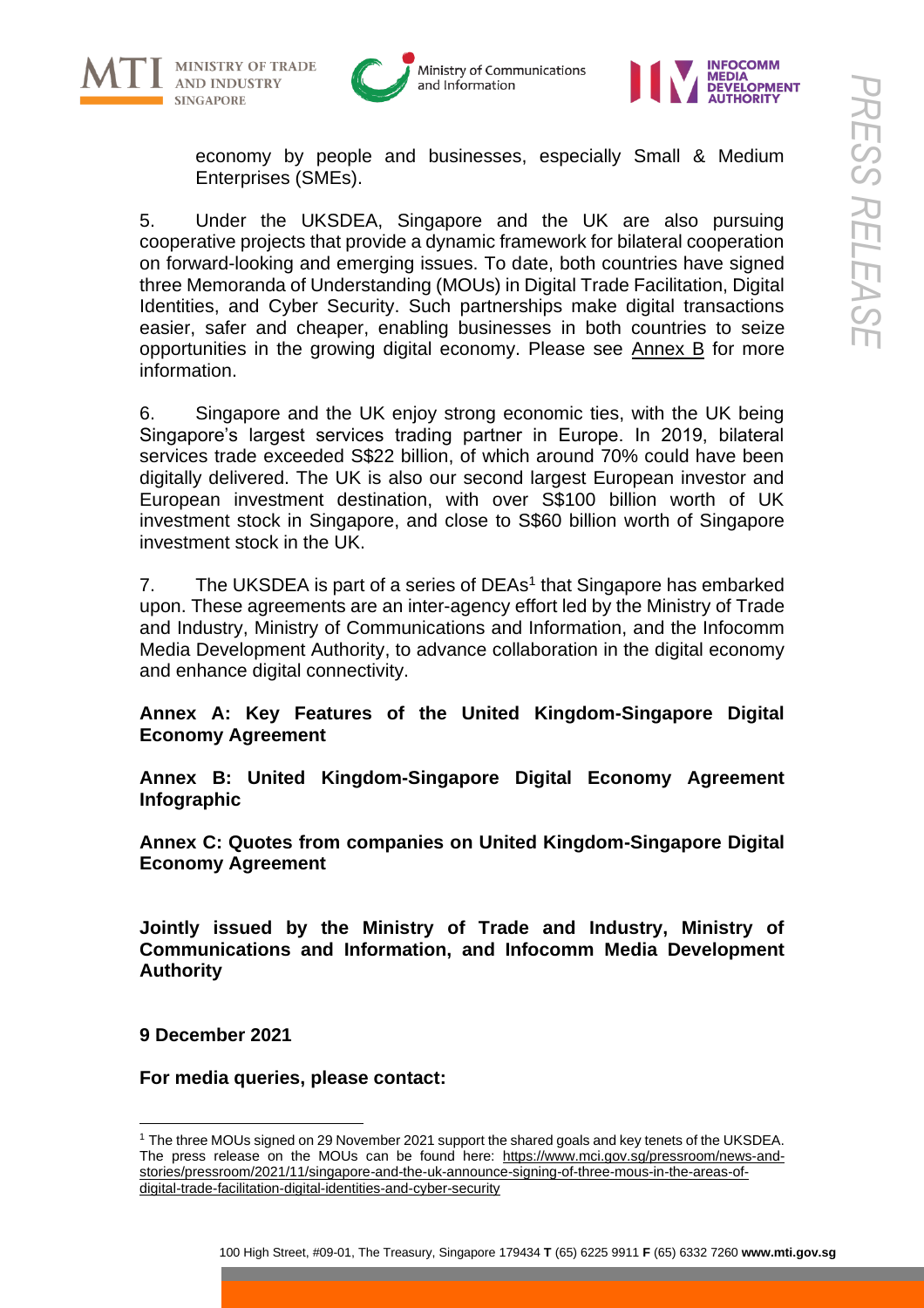





Dhivya Rani Senior Assistant Director Communications and Engagement Division, Ministry of Trade and Industry Tel: 9061 6294 Email: [dhivya\\_rani\\_selvakumar@mti.gov.sg](mailto:dhivya_rani_selvakumar@mti.gov.sg)

Athena Michael Senior Assistant Director Communications and Engagement Division, Ministry of Trade and Industry Tel: 9323 2769 Email: Athena\_MICHAEL@mti.gov.sg

Eleen Lim Manager Communications and Engagement Division, Ministry of Communications and Information Tel: 6989 5811 Email: Eleen\_LIM@MCI.gov.sg

Tan Yan Fang Manager Communications and Marketing, Infocomm Media Development Authority Tel: 6751 2703 Email: [tan\\_yan\\_fang@imda.gov.sg](mailto:tan_yan_fang@imda.gov.sg)

a sa mga bayang sa pag-ang pag-ang pag-ang pag-ang pag-ang pag-ang pag-ang pag-ang pag-ang pag-ang pag-ang pag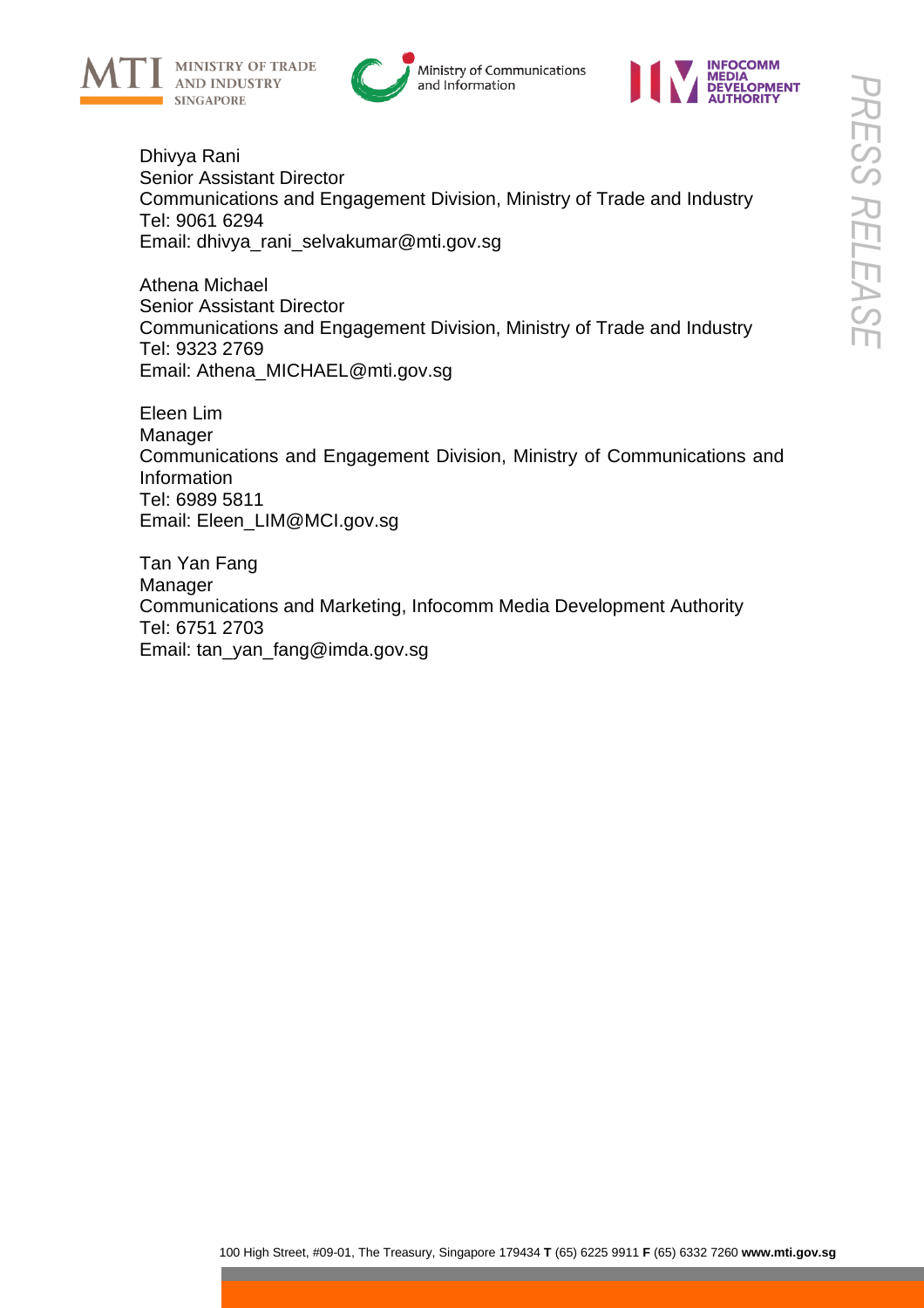







# **Annex A: Key Features of the United Kingdom-Singapore Digital Economy Agreement and accompanying MOUs**

# **A. Highlights of Modules within the UKSDEA**

# **i.** *Advance end-to-end digital trade*

## *Electronic payments (E-payments)*

1. To support the development of safe and secure cross border E-payments, Singapore and the UK will promote transparent and facilitative rules, such as by encouraging open Application Programming Interfaces (APIs), adopting internationally accepted standards and promoting interoperability between Epayment systems.

## *Paperless Trading*

2. To support the digitalisation and seamless exchange of key commercial documents, Singapore and the UK will accept electronic versions of trade administration documents. Both parties will also seek to facilitate cross-border digitalisation of supply chains, with a focus on promoting interoperability of electronic documents such as bills of lading and invoices. This will enable faster and cheaper transactions, and reduce cost for businesses.

# *ii. Enable trusted data flows*

## *Cross-border Data Flows (including for Financial Services)*

3. Data flow is increasingly important to the growth of the global economy, as it supports electronic commerce and other digitally-enabled activities such as data analytics and AI. Businesses operating in Singapore and the UK will be allowed to transfer information, including those which are generated or held by financial institutions, more seamlessly across borders with the assurance that they meet the requisite regulations.

## *Prohibiting Data Localisation (including for Financial Services)*

4. Data localisation requirements are an unnecessary barrier to trade and may drive up the cost of storing data for all businesses. Singapore and the UK will put in place disciplines against requirements for data localisation and allow businesses to choose where their data is stored.

## *Submarine Cables*

5. Submarine cable systems form a critical part of the digital infrastructure that provide cross-border data and voice connectivity between countries and across regions.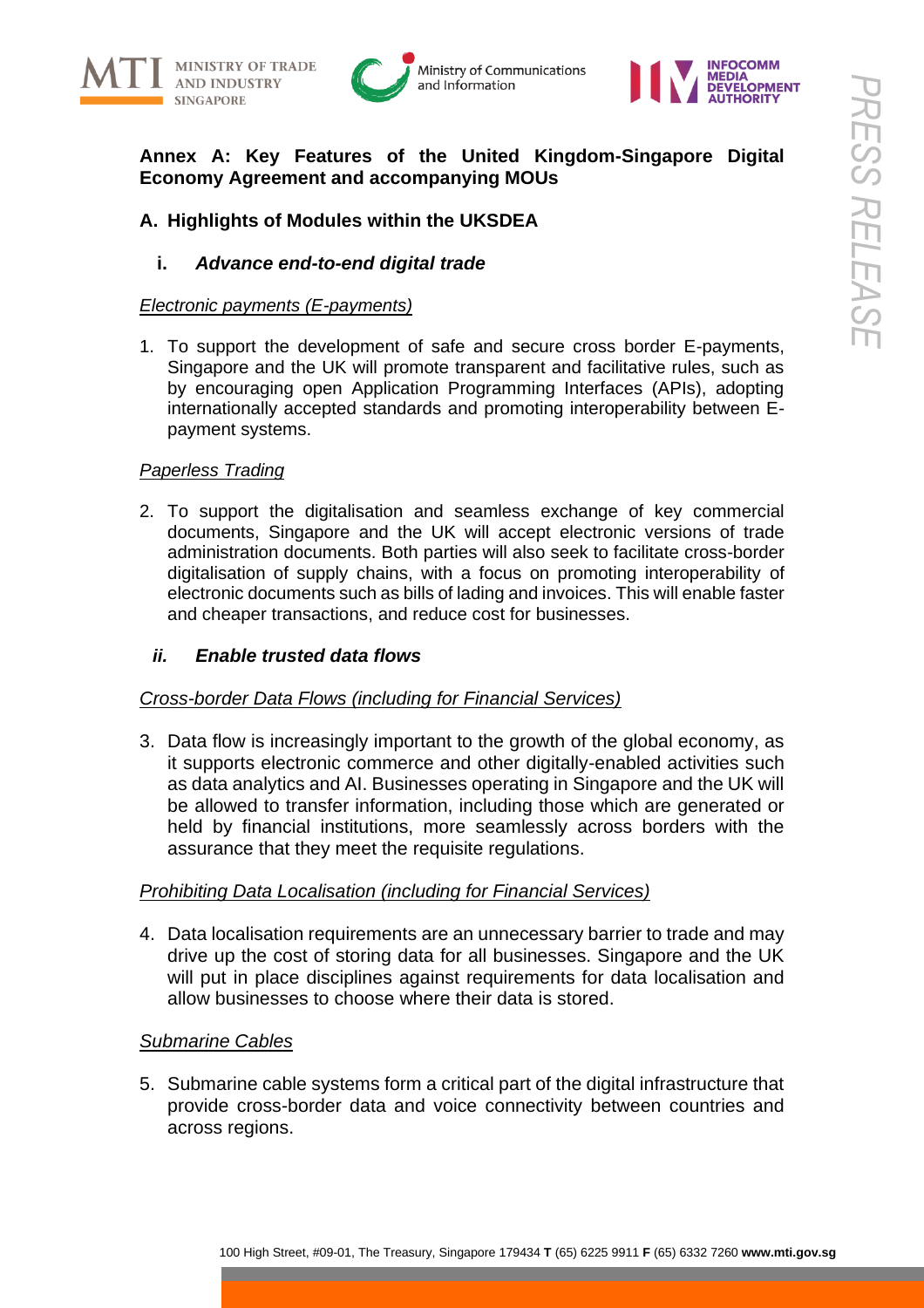







6. Under the DEA, Singapore and the UK recognise the importance of (i) submarine cable systems and associated facilities, eg. landing stations; and (ii) the expeditious and efficient installation, maintenance and repair of such systems and facilities. Singapore and the UK will ensure access and minimise risks to these systems and facilities to promote national, regional and global telecommunications connectivity.

# *Open Government Information*

7. To encourage innovation in this new data driven age, particularly by Small & Medium Enterprises (SMEs), both countries shall endeavour to ensure that government information that has been made publicly available will be in a machine readable and open format, with easy to use and freely available Application Programming Interfaces (APIs)

# *iii. Facilitate trust in digital systems and participation in the Digital Economy*

# *Cryptography*

8. To ensure that companies using cryptography can trust the market within which they operate, encourage innovation, and ensure that private keys and related technologies used are protected, neither country will require the transfer of, or access to, the above as a condition of market access. This would cover both products as well as services that use cryptography.

## *Source Code Protection*

9. To ensure software developers can trust the market within which they operate, encourage innovation, and ensure that source code used by companies are protected, neither country will require the transfer of, or access to, source code as a condition of market access. This includes algorithms expressed in the source code.

## *Online Consumer Protection*

10. To enhance consumer welfare, both countries will adopt or maintain laws and regulations that guard against fraudulent, misleading or deceptive conduct that causes harm to consumers engaged in online commercial activities.

## *Small and Medium Enterprises Cooperation*

11. SMEs play a special role in enhancing competitiveness and maintaining dynamism in the economy. Singapore and the UK will seek to cooperate in promoting jobs and growth for SMEs, as well as encourage their participation in e-commerce platforms that will help link them with international suppliers, buyers, and other potential business partners.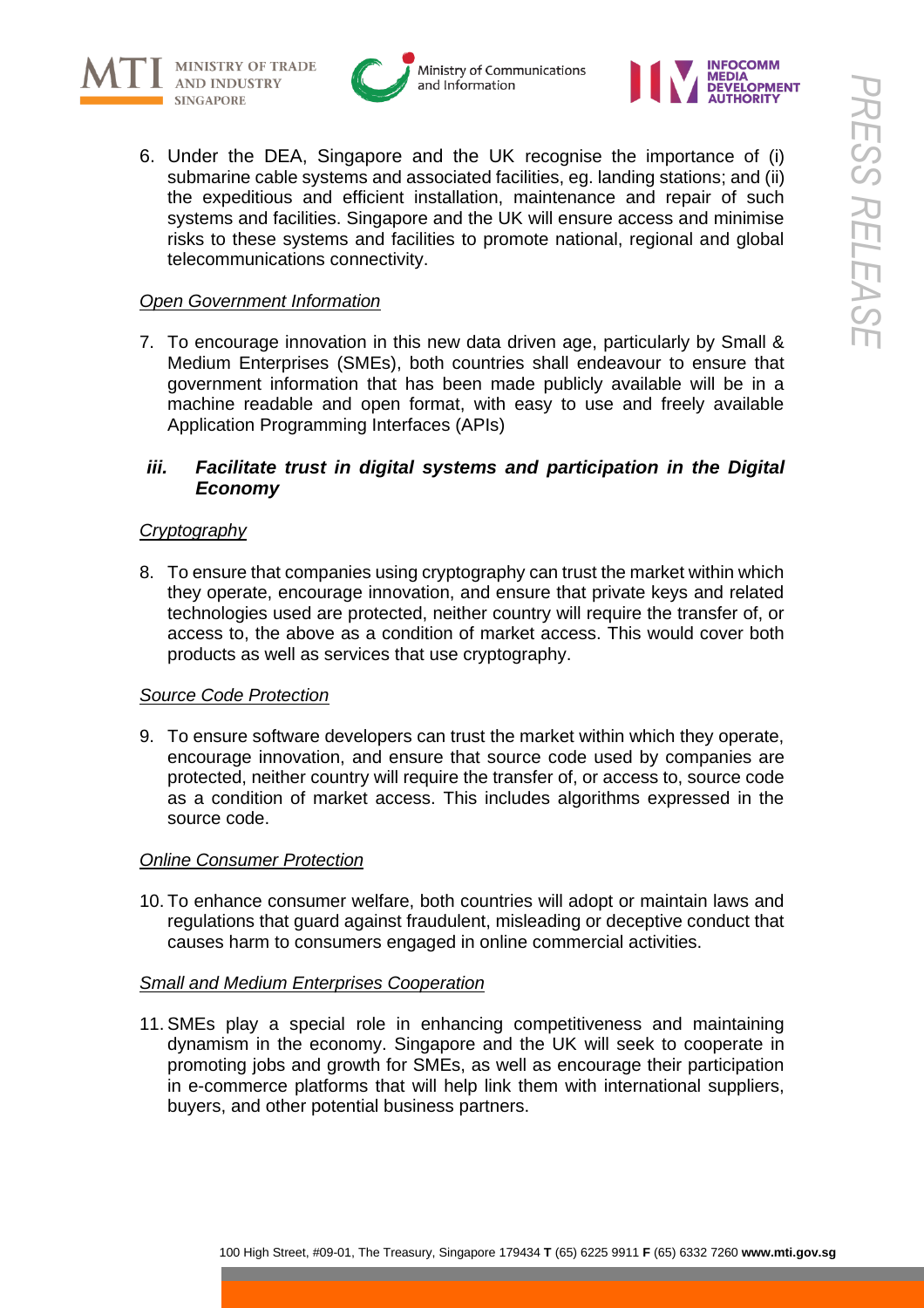







# *Digital Inclusion*

12. To ensure that all people and businesses can participate in, contribute to, and benefit from the digital economy, both countries will seek to cooperate to remove barriers for participation in the digital economy, including for women.

# **B. Accompanying MOUs**

# *Digital Trade Facilitation*

- 1. The Digital Trade Facilitation MOU seeks to unlock opportunities and provide solutions to barriers faced when digitising trade between the UK and Singapore. As like-minded partners in this area, sharing of knowledge and implementation of pilot projects between the UK and Singapore on areas such as electronic trade documents and electronic invoicing will help to drive the development and adoption of digital trade facilitation solutions at a bilateral and international level.
- 2. The benefits of the digitalisation of trade include reduced costs for businesses driving competitive pricing for consumers, a reduction in the carbon footprint of trade, and improving accessibility by Small and Medium Enterprises to engage in cross-border trade. The sharing of best practices will also influence the creation of secure global supply chains and interoperable digital ecosystems.
- 3. For example, a pilot scheme to simulate the transfer of electronic bills of lading will lay the foundation for businesses to enjoy a digital ecosystem for cross-border trade transactions. Using electronic bills of lading decreases cost, fraud risk and transaction times, as businesses no longer have to physically manage hardcopy trade documents. With the establishment of a pilot project to share information and encourage the adoption of e-invoicing, businesses will also be enabled to transact with their overseas partners seamlessly.

# *Digital Identities Cooperation*

- 4. With the growing volume of digital transactions, the ability to reliably verify one's identity has become increasingly important. The Digital Identities Cooperation MOU promotes greater cooperation between the UK and Singapore in the field of digital identity, with the aim of developing mutual recognition and interoperability between the respective digital identity regimes.
- 5. The MOU lays the foundation for a roadmap towards mutual recognition of digital identities between the UK and Singapore, based on the principle of mutual interest and benefit. It is an important step in the route to achieve interoperability of digital identity regimes between different jurisdictions, which can bring tangible benefits such as more reliable identity verification and faster processing of applications. This would in turn reduce barriers in cross-border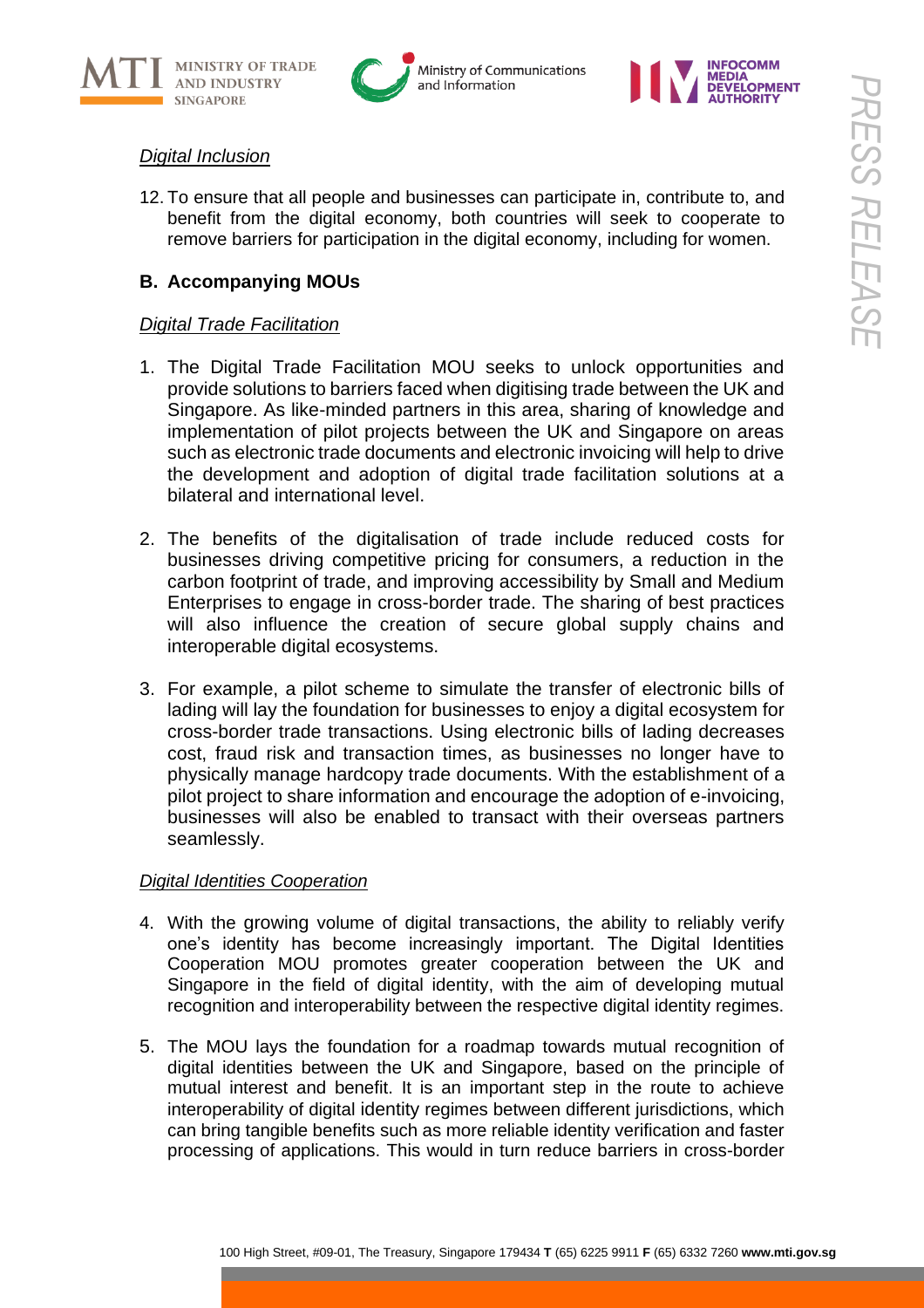







trade and enable businesses and individuals to navigate the international digital economy with greater ease, confidence and security.

# *Cyber Security*

6. The Cyber Security MOU acknowledges the shared vision between the UK and Singapore in maintaining the economic and social benefits of an open, peaceful and secure cyberspace. The two countries also acknowledge their common interest in addressing the international challenges and promoting bilateral collaborations to strengthen cyber security. The MOU will build on strong existing cyber cooperation between the UK and Singapore in seeking opportunities for collaboration in areas such as the Internet of Things (IoT) security, promoting cyber resilience and capacity building. As cyber security underpins the digital economy by promoting secure digital trade, the MOU will also build on existing workstreams between the UK and Singapore to build a secure and resilient cyberspace for businesses and consumers.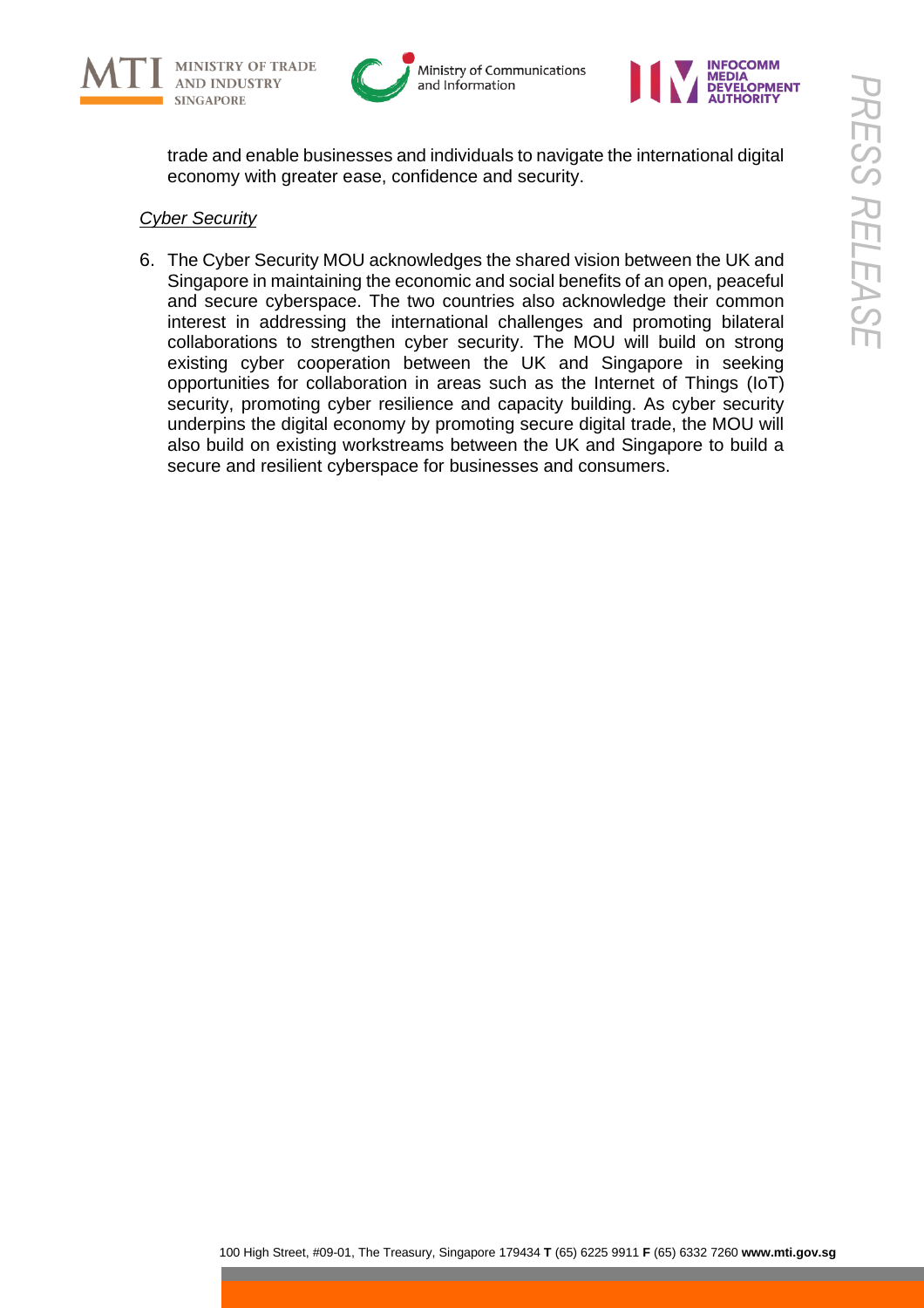





# **Annex B: United Kingdom-Singapore Digital Economy Agreement Infographic**



#### **Highlights of Modules**

#### **E-payments**

Adopt transparent and facilitative rules to promote secure cross-border E-payments.

#### **Paperless Trading**

Accept electronic versions of trade administration documents for efficient cargo clearance, and promote interoperability of electronic documents like bills of lading and invoices to enable faster, safer and cheaper transactions.

#### **Cross-border Data Flows**

Seamlessly transfer data to support digitally-enabled activities, including for Financial Services

#### **Prohibiting Data Localisation**

Establish rules against data localisation requirements, including for Financial Services.

#### **Submarine Cables**

Recognise the importance of submarine telecommunications cable systems and<br>facilities, and their expeditious and efficient installation, maintenance and repair.

#### **Digital Inclusion**

Remove barriers for people and businesses to participate in the digital economy.

#### **Memoranda of Understanding (MOUs) Signed**

#### **Cyber Security Cooperation**

Collaborate in areas such as Internet of Things (IoT) security, promoting cyber resilience and cyber capacity building, so as to build a secure cyberspace for businesses and consumers.



#### **Digital Trade Facilitation** Digitalise trade documentation to

reduce costs for businesses, reduce carbon footprint, and improve<br>accessibility for SMEs to engage in cross-border trade.

**Open Government Information** 

Encourage innovation, particularly by

Remove access and transfer of private

Remove access and transfer of source

codes, including algorithms expressed<br>within, as a condition of market access.

Guard against fraudulent or misleading

Promote jobs for SMEs and facilitate their

connection with suppliers, buyers and

**Online Consumer Protection** 

conduct online through regulations.

keys and related technologies, as a

condition of market access for both

SMEs, by making Government information open and accessible.

Cryptography

goods and services.

**SME Cooperation** 

business partners.

**Source Code Protection** 



Work towards mutual recognition of digital identities, enable businesses and consumers to navigate the digital economy with greater ease and security.



For the latest updates on Singapore's econom<br>and the steps we are taking to progressively<br>reopen, subscribe to our Telegram channel: https://t.me/MTISingapore

















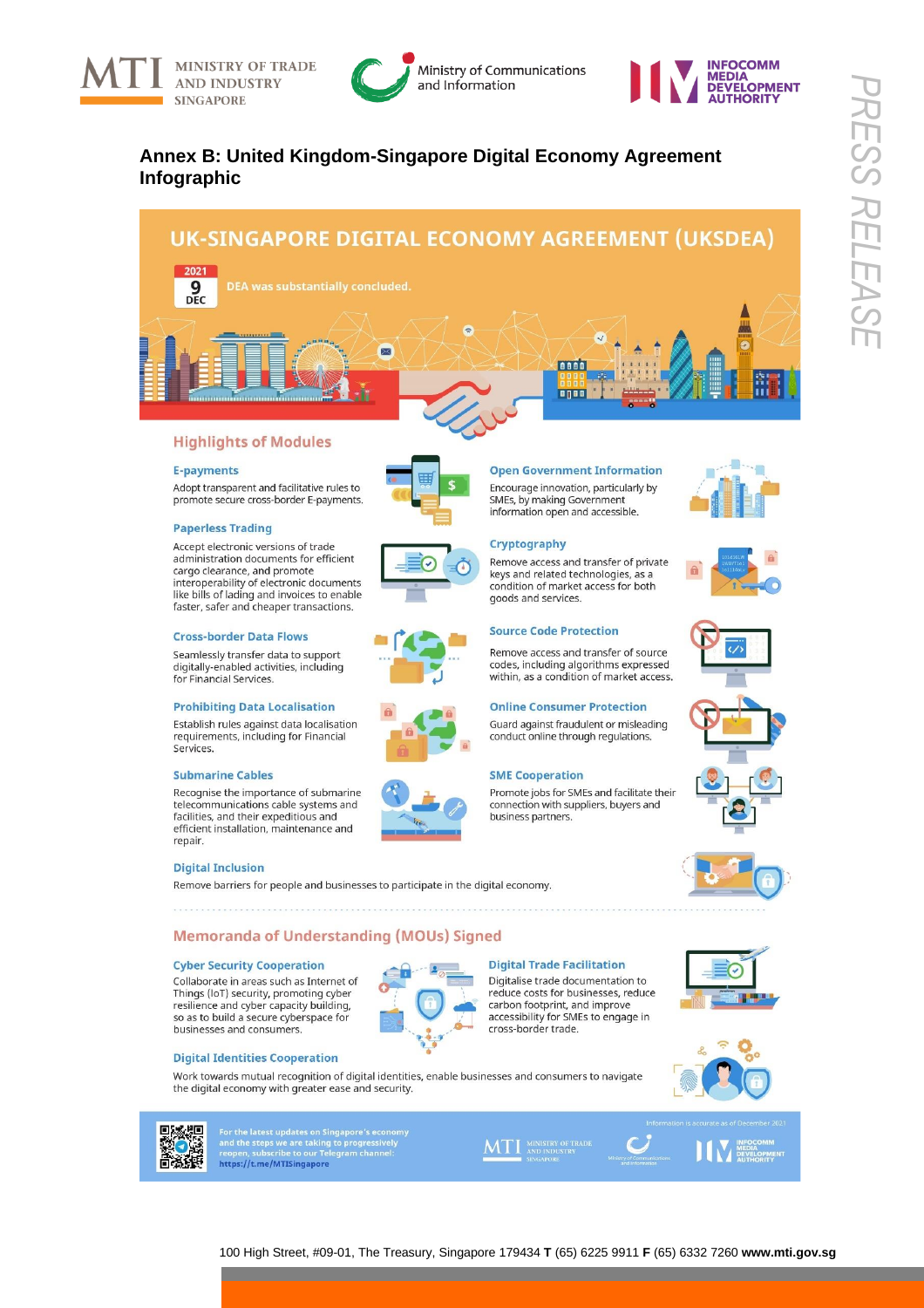



# **Annex C: Quotes from companies on the UK-Singapore Digital Economy Agreement**

| DEA MOUS/<br><b>Modules</b>   | Company | <b>Quote &amp; Spokesperson</b>                                                                                                                                                                                                                                                                                                                                |
|-------------------------------|---------|----------------------------------------------------------------------------------------------------------------------------------------------------------------------------------------------------------------------------------------------------------------------------------------------------------------------------------------------------------------|
| Digital Trade<br>Facilitation | Kofax   | "We see numerous business benefits from the UKSDEA in<br>the areas of accelerating adoption of digitalisation in the<br>areas of trade.                                                                                                                                                                                                                        |
|                               |         | Currently, due to the lack of commonly agreed standards,<br>fragmented systems, companies have to rely on legacy<br>processes that are paper-based.                                                                                                                                                                                                            |
|                               |         | This leads to inefficiency and results in higher<br>costs to companies (e.g. banks, insurers, logistics) and<br>government agencies (e.g. customs) repeating the<br>digitisation, extraction, validation process in the processing of<br>common documents.                                                                                                     |
|                               |         | The legacy processes also do not benefit from modern digital<br>means of establishing trust such as leveraging<br>TradeTrust alongside Kofax's Intelligent Automation Platform.                                                                                                                                                                                |
|                               |         | As a company that has been involved in deploying Intelligent<br>Automation for Trade Finance, eSignatures, Cognitive<br>Capture, RPA for clients globally, Kofax is excited about the<br>possibilities to take digitisation to the next level for<br>organisations."                                                                                           |
|                               |         | Zakir Ahmed, Senior Vice President and General<br><b>Manager of Asia Pacific and Japan, Kofax</b>                                                                                                                                                                                                                                                              |
| Financial<br><b>Services</b>  | Wise    | "It's great to see the UK and Singapore accelerate digital<br>trade. The world is more interconnected than before and<br>closer connections between the two innovation hubs will spur<br>new opportunities and make it easier for companies in both<br>regions to grow across borders seamlessly in the digital<br>economy.                                    |
|                               |         | Singapore is Wise's APAC hub and since our launch here<br>four years ago, we've been working hard to provide cheaper,<br>faster and more convenient cross-border payments to<br>individuals and businesses. Easier data and market access<br>will help tech companies like Wise to innovate even faster as<br>we continue building more competitive services." |
|                               |         | Venkatesh Saha, CEO of Wise Asia-Pacific and Head of<br><b>APAC Expansion</b>                                                                                                                                                                                                                                                                                  |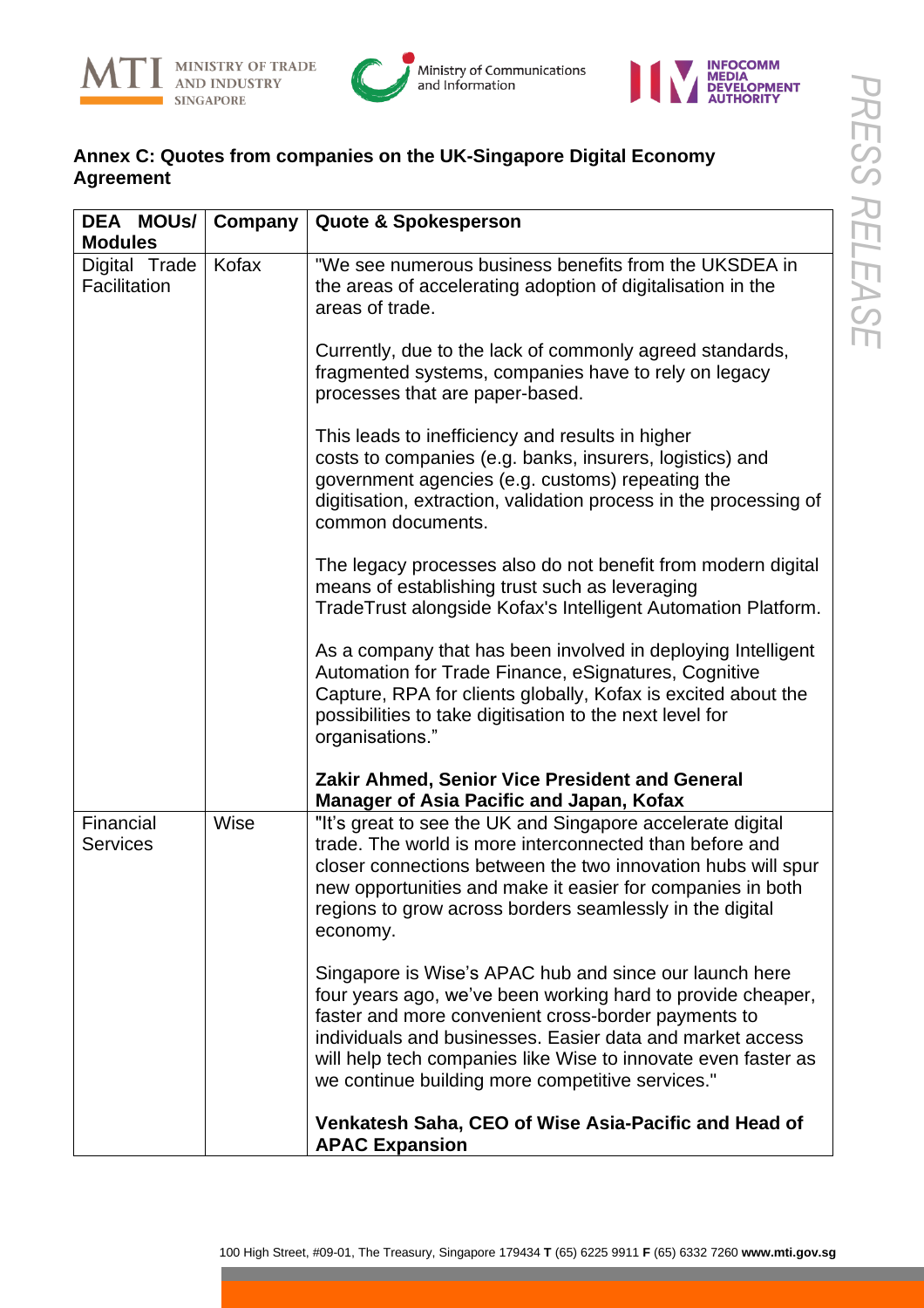



Ministry of Communications<br>and Information



| Financial<br><b>Services</b>    | Cynopsis      | "We hope to leverage off the DEAs to further our RegTech<br>business expansion in UK and other countries. Cynopsis plays<br>an integral part to assist our clients onboard customers from<br>different jurisdictions with better peace of mind and in<br>compliance with relevant regulatory requirements."<br><b>Chionh Chye Kit, CEO &amp; Co-Founder, Cynopsis</b>                                                                                                                                                                                                                                                                                                                                                                                                             |
|---------------------------------|---------------|-----------------------------------------------------------------------------------------------------------------------------------------------------------------------------------------------------------------------------------------------------------------------------------------------------------------------------------------------------------------------------------------------------------------------------------------------------------------------------------------------------------------------------------------------------------------------------------------------------------------------------------------------------------------------------------------------------------------------------------------------------------------------------------|
| Financial<br><b>Services</b>    | <b>Nium</b>   | "The UKSDEA is a landmark digital trade agreement between<br>two global leaders in fintech that will unlock the power and<br>promise of their respective digital economies. Further, the<br>UKSDEA serves as a premier example of how robust<br>collaboration and future-fitting trade policies can bolster<br>innovation in an increasingly connected, digital world. We want<br>to help more businesses bridge borders, so we are thrilled to<br>have key partners in Government paving the way. Agreements<br>such as these will undoubtedly facilitate more transparency,<br>cooperation, and connectivity across our economies, while<br>serving as an important example of the benefits of cross-<br>border collaboration and exchange at a time when it's needed<br>most." |
|                                 |               | Katie Mitchell, Global Head of Public Policy, Nium                                                                                                                                                                                                                                                                                                                                                                                                                                                                                                                                                                                                                                                                                                                                |
| Financial<br><b>Services</b>    | <b>Stripe</b> | "Stripe serves millions of businesses worldwide, giving us<br>front-row seats to understand how important it is for firms,<br>regardless of their size or location, to easily and quickly<br>participate in the global internet economy.                                                                                                                                                                                                                                                                                                                                                                                                                                                                                                                                          |
|                                 |               | We're optimistic that agreements like the UKSDEA will set<br>clear, equitable, and predictable rules for folks building cross<br>businesses. Ultimately this can<br>border<br>create<br>more<br>opportunity, prosperity, and entrepreneurs in the communities<br>Stripe serves.                                                                                                                                                                                                                                                                                                                                                                                                                                                                                                   |
|                                 |               | We look forward to working closely with MTI to promote the<br>growth of digital trade between Singapore and the UK, and<br>beyond."                                                                                                                                                                                                                                                                                                                                                                                                                                                                                                                                                                                                                                               |
|                                 |               | Noah Pepper, Asia Pacific Business Lead, Stripe                                                                                                                                                                                                                                                                                                                                                                                                                                                                                                                                                                                                                                                                                                                                   |
| <b>Industry</b><br>Associations | <b>SGTech</b> | "Internationalisation is a key growth enabler of our companies,<br>and the UKSDEA will help our businesses engage seamlessly<br>with those in the UK. SGTech looks forward to working with the<br>government and our counterpart associations in the UK to<br>translate the agreement into actionable connections that our<br>companies can leverage. Digital agreements form an essential<br>foundation for global digital trade, and SGTech thinks layering<br>the means to enable cross-border transactions and data                                                                                                                                                                                                                                                           |